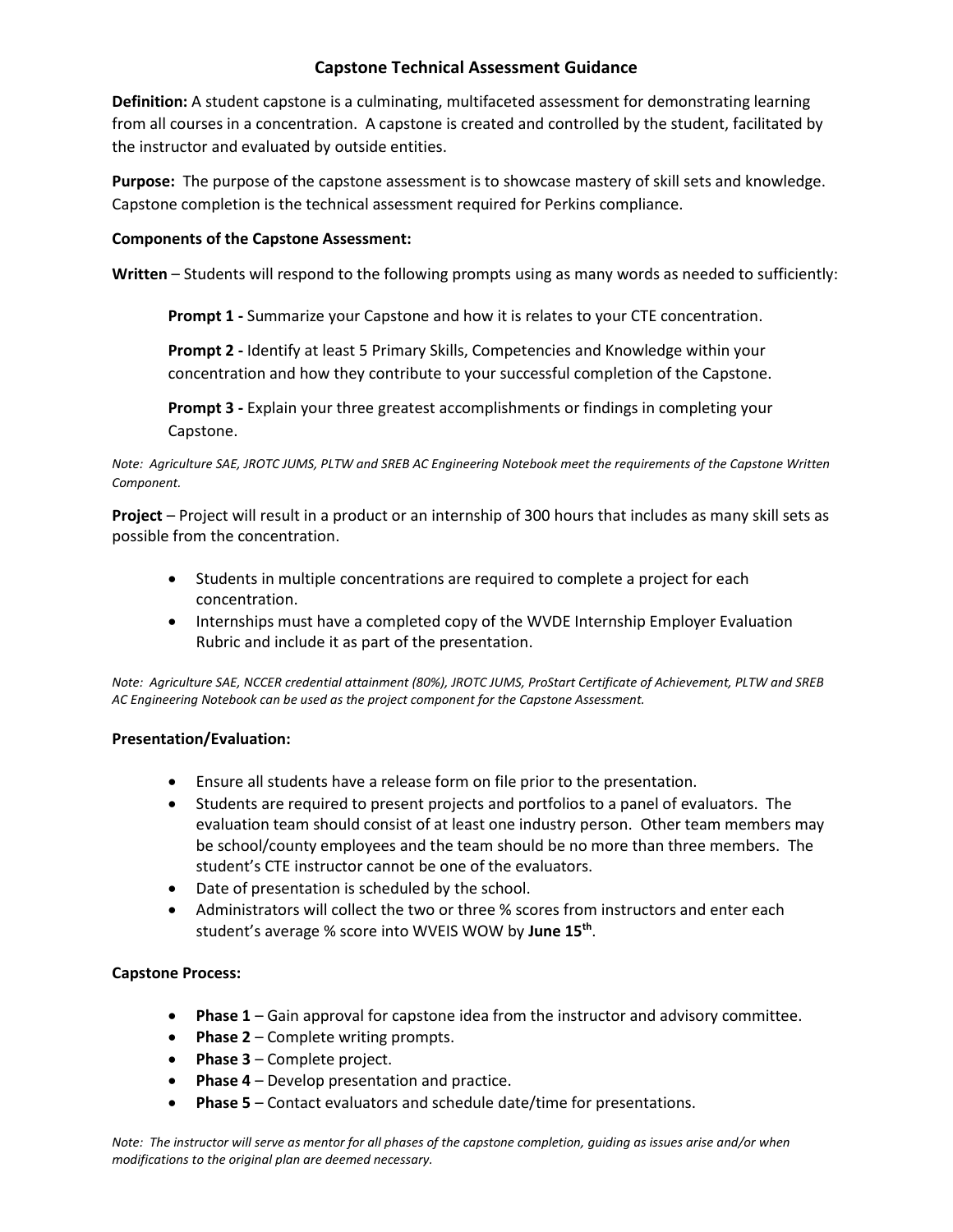# *WV Career & Technical Education Capstone Technical Assessment Scorecard*

| <b>Category</b>                     | <b>Expectations</b>                                                                                                                                                           | <b>Sub</b><br><b>Points</b> | <b>Points</b><br><b>Awarded</b>           |
|-------------------------------------|-------------------------------------------------------------------------------------------------------------------------------------------------------------------------------|-----------------------------|-------------------------------------------|
| Written                             | Capstone is explained and describes how it relates to the CTE concentration.<br>$(1-4 \text{ pts.})$                                                                          |                             |                                           |
| (Total points possible 20)          | At least 5 Primary Skills, Competencies and Knowledge are identified and<br>explained how they contributed to successful completion of the Capstone.<br>$(1-10 \text{ pts.})$ |                             |                                           |
|                                     | Three greatest accomplishments or findings are identified. (1-6 pts.)                                                                                                         |                             |                                           |
|                                     | <b>Product</b>                                                                                                                                                                |                             |                                           |
|                                     | Is complete. (1-10 pts.)                                                                                                                                                      |                             |                                           |
|                                     | Reflects attention to detail. (1-10 pts.)                                                                                                                                     |                             |                                           |
|                                     | Reflects time and care invested in workmanship. (1-10 pts.)<br>Demonstrates creativity and originality. (1-10 pts.)                                                           |                             |                                           |
| Project                             | Has few or no errors. (1-10 pts.)                                                                                                                                             |                             |                                           |
| (Total points possible 50)          |                                                                                                                                                                               |                             |                                           |
|                                     | <b>Internship - Employer Evaluation</b>                                                                                                                                       |                             |                                           |
|                                     | Attendance/Punctuality (1-10 pts.)<br>Quality of Work (1-10 pts.)                                                                                                             |                             |                                           |
|                                     | Attitude (1-10 pts.)                                                                                                                                                          |                             |                                           |
|                                     | Initiative (1-10 pts.)                                                                                                                                                        |                             |                                           |
|                                     | Relationship Skills (1-10 pts.)                                                                                                                                               |                             |                                           |
| <b>Presentation</b>                 | Engaging opening, descriptive body and summative closing, with specific<br>project details with few or no spoken grammatical errors. (1-10 pts.)                              |                             |                                           |
| (Total points possible 30)          | Poised controlled delivery with smooth transitions between thoughts and ideas<br>providing knowledgeable answers to all questions. (1-10 pts.)                                |                             |                                           |
|                                     | Effective utilization of visual aids, i.e. PowerPoint, handouts,<br>pictures etc. (1-10 pts.)                                                                                 |                             |                                           |
| <b>Total Points Possible</b><br>100 |                                                                                                                                                                               |                             | <b>Total</b><br><b>Points</b><br>Awarded: |
| <b>Student Name:</b>                |                                                                                                                                                                               |                             |                                           |
| <b>Evaluator Signature:</b>         |                                                                                                                                                                               |                             | Date:                                     |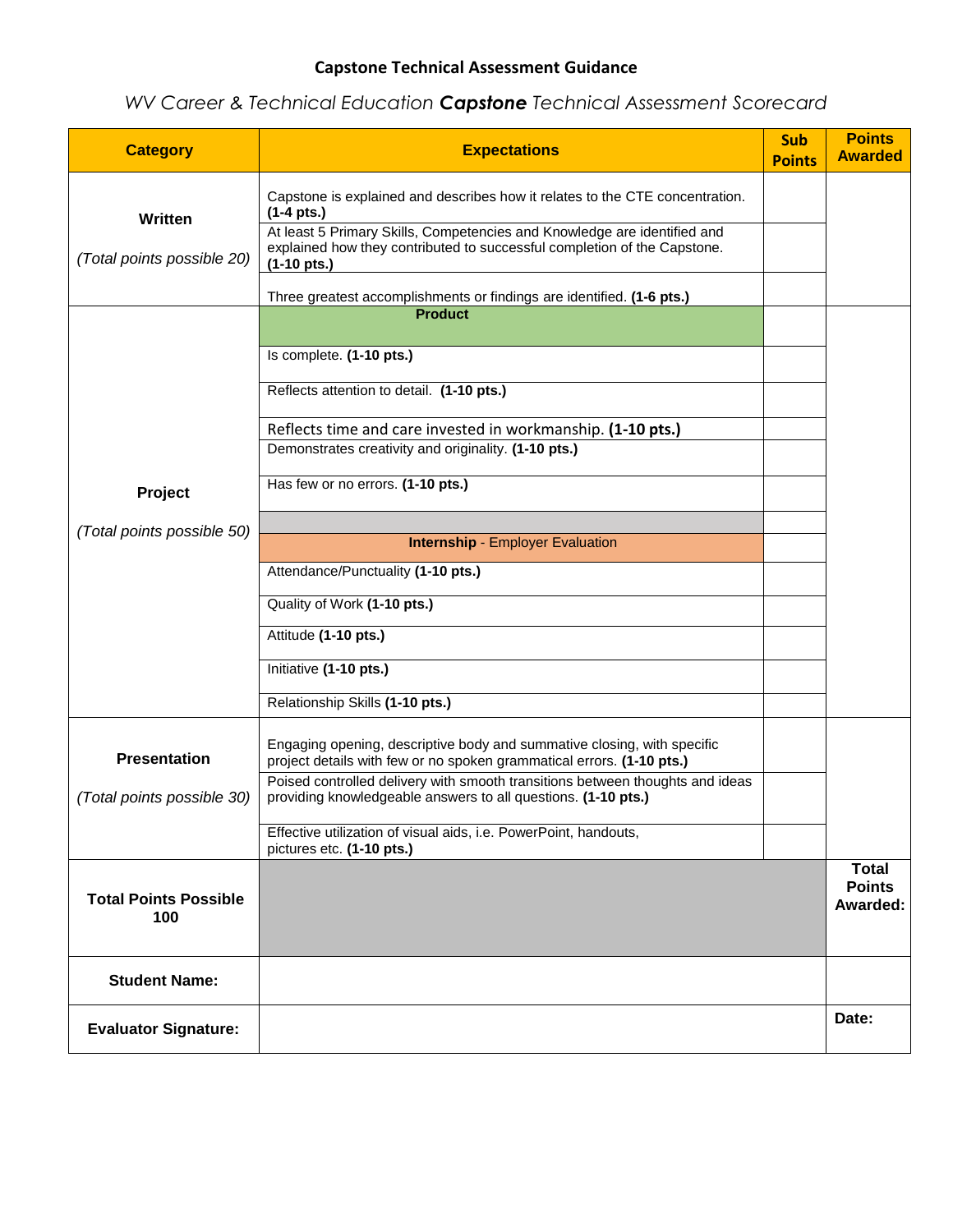| <b>Project - Product Rubric</b> |                                                       |                                       |                                     |                                     |                    |              |
|---------------------------------|-------------------------------------------------------|---------------------------------------|-------------------------------------|-------------------------------------|--------------------|--------------|
| Category                        | <b>Scoring Criteria</b>                               | <b>Exceeds</b><br><b>Expectations</b> | <b>Meets</b><br><b>Expectations</b> | <b>Below</b><br><b>Expectations</b> | Little/No<br>Value | <b>Score</b> |
| Product (50)                    | Is complete.                                          | $10-9$                                | $8 - 6$                             | $5 - 3$                             | $2 - 1$            |              |
|                                 | Reflects attention to<br>detail.                      | $10-9$                                | $8-6$                               | $5 - 3$                             | $2 - 1$            |              |
|                                 | Reflects time and<br>care invested in<br>workmanship. | $10-9$                                | $8-6$                               | $5 - 3$                             | $2 - 1$            |              |
|                                 | Demonstrates<br>creativity and<br>originality.        | $10-9$                                | $8 - 6$                             | $5 - 3$                             | $2 - 1$            |              |
|                                 | Has few or no errors.                                 | $10-9$                                | $8-6$                               | $5 - 3$                             | $2 - 1$            |              |
|                                 | <b>Total Points 50</b>                                |                                       |                                     |                                     |                    |              |
| <b>Score</b>                    |                                                       |                                       |                                     |                                     |                    |              |

| <b>Project - WVDE Internship Employer Evaluation Rubric</b> |                            |                                       |                                     |                                     |                    |              |
|-------------------------------------------------------------|----------------------------|---------------------------------------|-------------------------------------|-------------------------------------|--------------------|--------------|
| Category                                                    | <b>Scoring Criteria</b>    | <b>Exceeds</b><br><b>Expectations</b> | <b>Meets</b><br><b>Expectations</b> | <b>Below</b><br><b>Expectations</b> | Little/No<br>Value | <b>Score</b> |
|                                                             | Attendance/Punctuality     | $10-9$                                | $8-6$                               | $5 - 3$                             | $2 - 1$            |              |
|                                                             | <b>Quality of Work</b>     | $10-9$                                | $8-6$                               | $5 - 3$                             | $2 - 1$            |              |
| Internship                                                  | Attitude                   | $10-9$                                | $8-6$                               | $5 - 3$                             | $2 - 1$            |              |
| (50)                                                        | Initiative                 | $10-9$                                | $8-6$                               | $5 - 3$                             | $2 - 1$            |              |
|                                                             | <b>Relationship Skills</b> | $10-9$                                | $8-6$                               | $5 - 3$                             | $2 - 1$            |              |
| <b>Score</b>                                                | <b>Total Points 50</b>     |                                       |                                     |                                     |                    |              |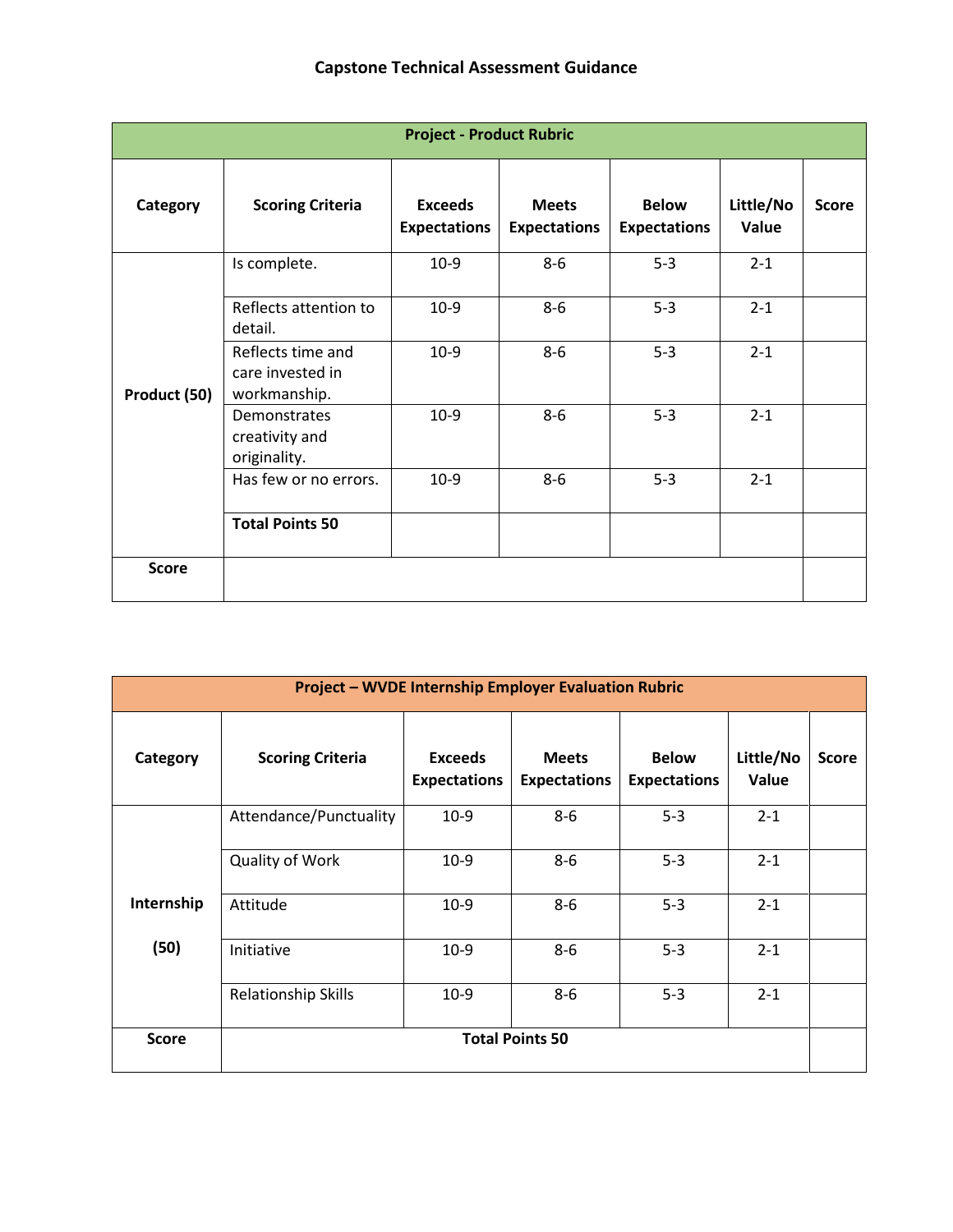| <b>Employer Documentation of Internship Hours</b> |                        |      |                     |                              |  |  |  |
|---------------------------------------------------|------------------------|------|---------------------|------------------------------|--|--|--|
| <b>Place of Internship</b>                        | <b>Supervisor Name</b> | Date | <b>Hours Worked</b> | <b>Verification Initials</b> |  |  |  |
|                                                   |                        |      |                     |                              |  |  |  |
|                                                   |                        |      |                     |                              |  |  |  |
|                                                   |                        |      |                     |                              |  |  |  |
|                                                   |                        |      |                     |                              |  |  |  |
|                                                   |                        |      |                     |                              |  |  |  |
|                                                   |                        |      |                     |                              |  |  |  |
|                                                   |                        |      |                     |                              |  |  |  |
|                                                   |                        |      |                     |                              |  |  |  |
|                                                   |                        |      |                     |                              |  |  |  |
|                                                   |                        |      |                     |                              |  |  |  |
|                                                   |                        |      |                     |                              |  |  |  |
|                                                   |                        |      |                     |                              |  |  |  |
|                                                   |                        |      |                     |                              |  |  |  |
|                                                   |                        |      |                     |                              |  |  |  |
|                                                   |                        |      |                     |                              |  |  |  |
|                                                   |                        |      |                     |                              |  |  |  |
|                                                   |                        |      |                     |                              |  |  |  |
|                                                   |                        |      |                     |                              |  |  |  |
|                                                   |                        |      |                     |                              |  |  |  |
|                                                   |                        |      |                     |                              |  |  |  |
|                                                   |                        |      |                     |                              |  |  |  |
|                                                   |                        |      |                     |                              |  |  |  |
|                                                   |                        |      |                     |                              |  |  |  |
|                                                   |                        |      |                     |                              |  |  |  |
|                                                   |                        |      |                     |                              |  |  |  |
|                                                   |                        |      |                     |                              |  |  |  |
|                                                   |                        |      |                     |                              |  |  |  |
|                                                   |                        |      |                     |                              |  |  |  |
|                                                   |                        |      |                     |                              |  |  |  |
|                                                   |                        |      |                     |                              |  |  |  |
|                                                   |                        |      |                     |                              |  |  |  |
|                                                   |                        |      |                     |                              |  |  |  |
|                                                   |                        |      |                     |                              |  |  |  |
|                                                   |                        |      |                     |                              |  |  |  |
|                                                   |                        |      |                     |                              |  |  |  |
|                                                   |                        |      |                     |                              |  |  |  |
|                                                   |                        |      |                     |                              |  |  |  |
|                                                   |                        |      |                     |                              |  |  |  |
|                                                   |                        |      |                     |                              |  |  |  |
|                                                   |                        |      |                     |                              |  |  |  |
|                                                   |                        |      |                     |                              |  |  |  |
|                                                   |                        |      |                     |                              |  |  |  |
|                                                   |                        |      |                     |                              |  |  |  |
|                                                   |                        |      |                     |                              |  |  |  |
|                                                   |                        |      |                     |                              |  |  |  |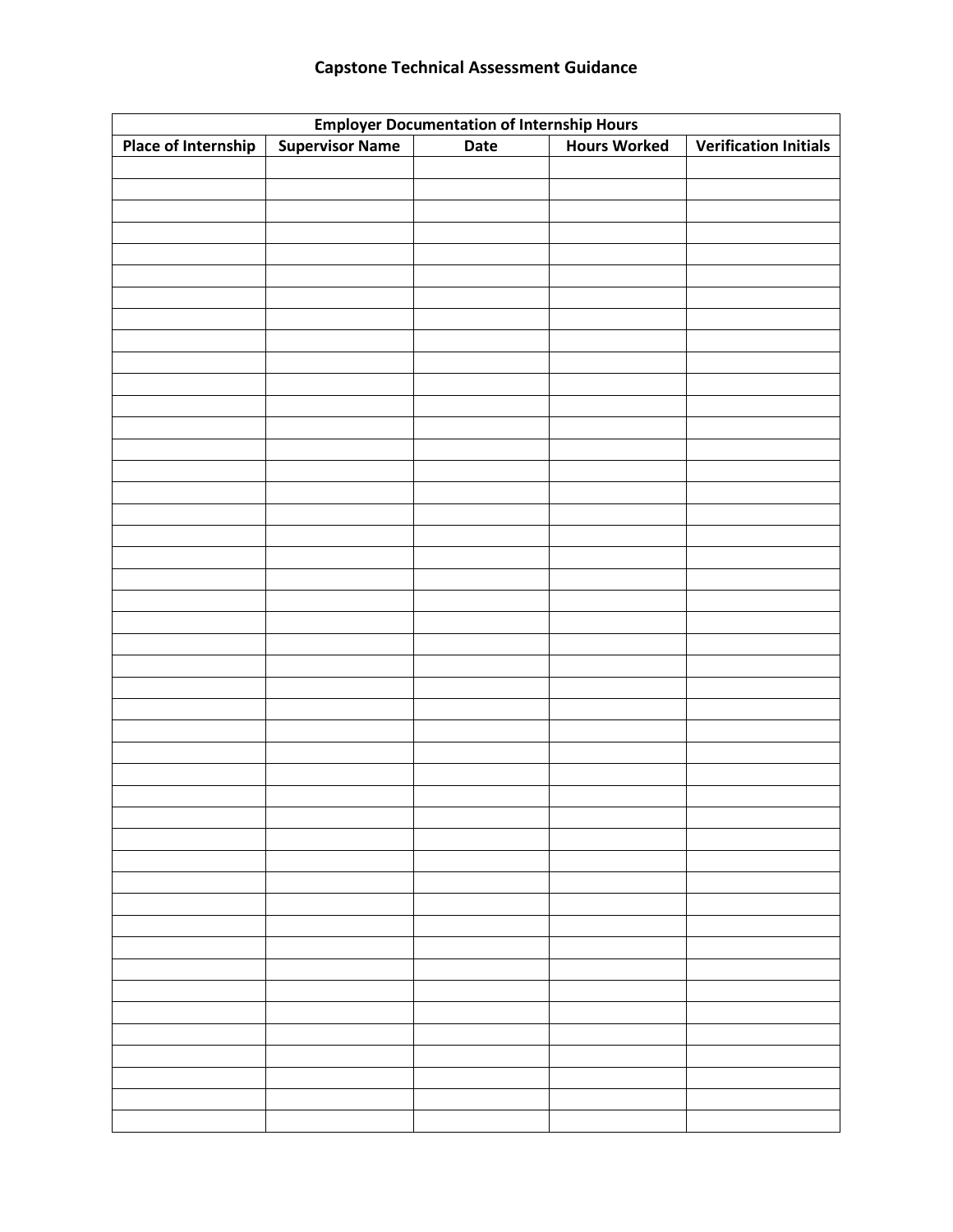| <b>Presentation Rubric</b> |                                                                                                                                                                  |                                       |                                     |                                     |                    |              |
|----------------------------|------------------------------------------------------------------------------------------------------------------------------------------------------------------|---------------------------------------|-------------------------------------|-------------------------------------|--------------------|--------------|
| Category                   | <b>Scoring Criteria</b>                                                                                                                                          | <b>Exceeds</b><br><b>Expectations</b> | <b>Meets</b><br><b>Expectations</b> | <b>Below</b><br><b>Expectations</b> | Little/No<br>Value | <b>Score</b> |
| Presentation               | Engaging opening,<br>descriptive body and<br>summative closing, with<br>specific project details<br>with few or no spoken<br>grammatical errors. (1-<br>10 pts.) | $10-9$                                | $8-6$                               | $5 - 3$                             | $2 - 1$            |              |
| (30)                       | Poised controlled<br>delivery with smooth<br>transitions between<br>thoughts and ideas<br>providing<br>knowledgeable answers<br>to all questions. (1-10<br>pts.) | $10-9$                                | $8-6$                               | $5 - 3$                             | $2 - 1$            |              |
|                            | Effective utilization of<br>visual aids, i.e.<br>PowerPoint, handouts,<br>pictures etc. (1-10 pts.)                                                              | $10-9$                                | $8-6$                               | $5 - 3$                             | $2 - 1$            |              |
| <b>Score</b>               | <b>Total Points 30</b>                                                                                                                                           |                                       |                                     |                                     |                    |              |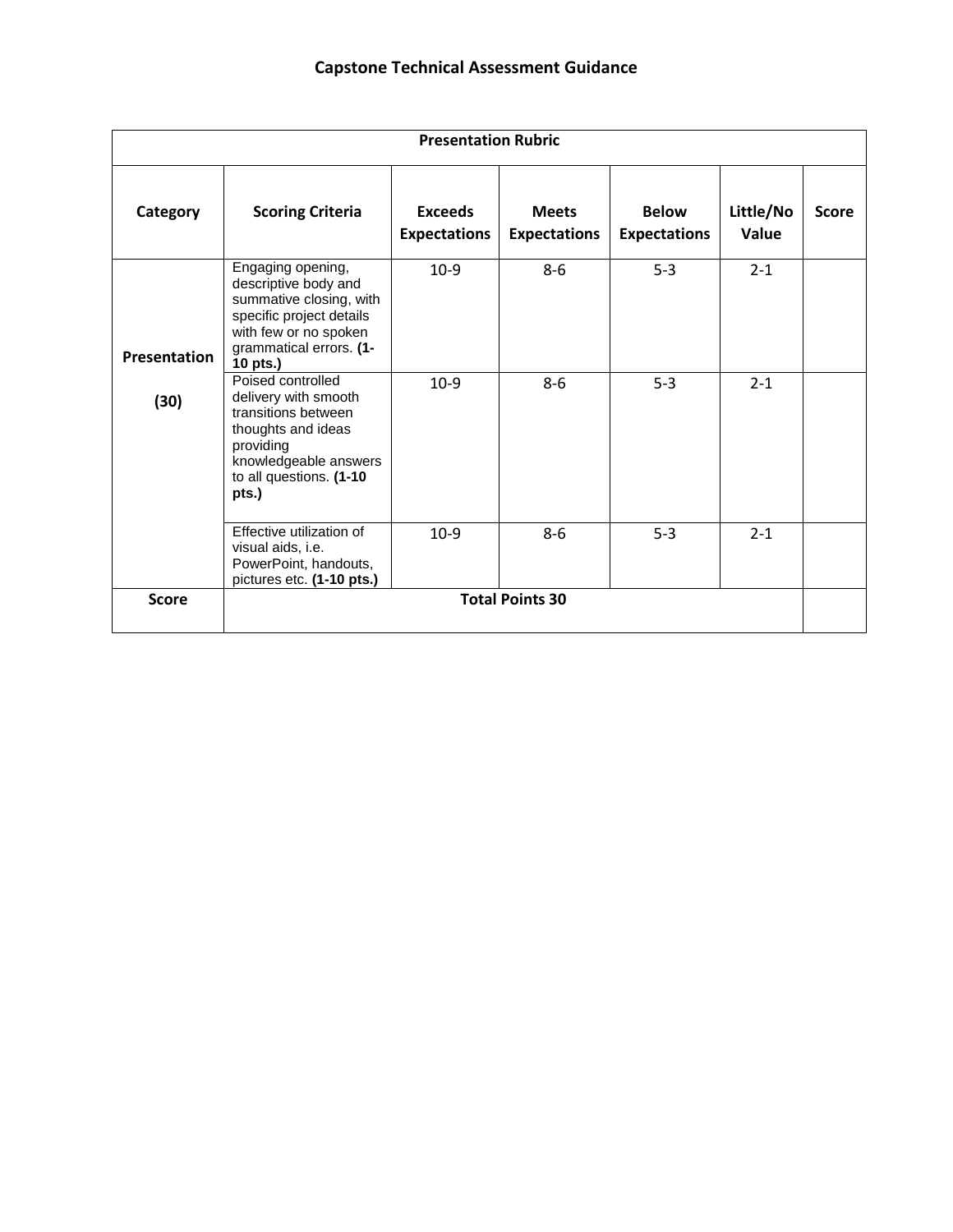### **Frequently Asked Questions (FAQ):**

- *When should students begin the capstone process?* Students are encouraged to begin thinking of an idea for the capstone at the beginning of their first CTE course and begin the first phase no later than the beginning of the third course.
- *What if my evaluator is not comfortable scoring the written the component?* You may utilize a different evaluator to score the Written Component.
- *Can the capstone score be used as a final exam weighted grade?* Yes, the capstone score can be used as a final exam grade or it could be combined with the portfolio to provide a final exam grade.
- *Can each piece of the capstone be used as classroom grades?* Yes.
- *Where can I find the Scorecard?* The Capstone Scorecard is located on the WVDE CTE website under the administrator and teacher tabs. (http://careertech.k12.wv.us/)
- *What happens if a student does not complete the capstone?* The consequence would be determined by the school for an individual student. However, the consequence for a concentration would be a documented zero in WVEIS WOW, which impacts the school's Balanced Scorecard.
- *What is the minimum passage score of the capstone?* There is no minimum passage score. The scoring scale should be in alignment with your county grading scale.
- *Can students work together as a team to complete the capstone?* Yes.
- *If students work as a team, will each student be responsible for all components of the capstone?* Yes, each student will complete the written, project and presentation components of the capstone as it relates to his/her individual involvement.
- *I am a high school teacher. I have no completers in my program. They all have to come back as 13th year, so do I facilitate the Capstone or does the 13th year teacher facilitate the process?* Completing the Capstone occurs simultaneous to completing courses 3 and 4 of a concentration. If student has different teachers, it is suggested there by collaborative planning and facilitation.
- *Can a Senior Quest project double as Capstone?/ If student's Senior Quest is on a topic related to their CTE cluster, does that stand in place of the Capstone? Or do they have to complete both? Capstone parallels Senior Quest to a degree, do they do both?* Senior Quest can also count for Capstone if it meets all the requirements communicated through WVDE
- *If juniors complete the Capstone the first year, does it need to be done again as a senior? If yes, what if the first one was a different program?* If the student completes the coursework to be a completer as a junior, then he/she would be responsible for completing a Capstone. If a student is a completer in more than one program, he/she is responsible to complete a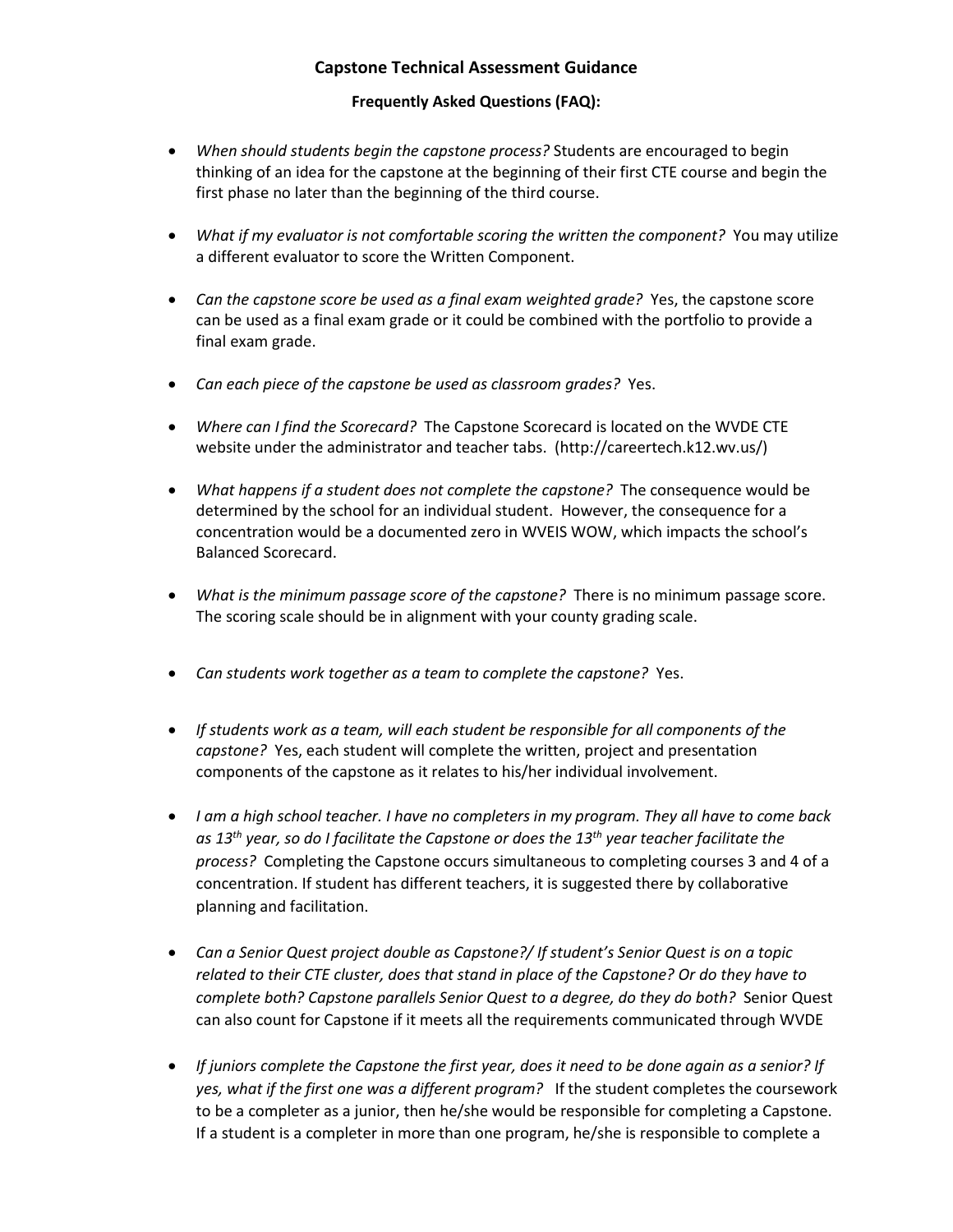Capstone for each concentration. [note: The student can create one portfolio to represent work from multiple concentrations

- *Does the Capstone project pertain to 1st year students in a new program? Y*es, if your student will complete their program (complete the four required core courses) in one year
- *Where does funding come from for Capstone projects? / Who funds these Capstone projects? / How is the Capstone project funded? /who pays?* Funding for Capstone projects is a local decision/determination
- *Are there three components? 1-written; 2-project/internship; 3-presentation to committee?*  Yes
- *What are the hours mentioned and how many? / What are the 300 hours?* As an option for the 'product' component of the Capstone, students can complete 300 hours of an internship
- *Is there a set requirement of who must judge?* Yes. There are to be no less than two and no more than 3 evaluators, and at least one needs to be an industry representative. The student's CTE teacher cannot be an evaluator
- *When will we be required to have this in place?* The Capstone is a requirement for CTE completers starting 2015-16 school year
- *What are some in-house projects that can be used? May we have examples?* The WVDE is working to develop some examples to post online
- *What is Capstone?* Please see guidance piece
- *Is Capstone tied to graduation?* No
- *Can the presentation of the project be a video piece? Like a "documentary"?* Yes
- *Are we going to receive training on the Capstone project? / Is there any type of formal training for the Capstone…that may guide us for better clarification to our students?* The WVDE is working on providing training to provide better clarification to the instructors and students
- Can you clarify the boundaries and time limit of the project? (300 hours?) There are no time limits to the project. The 300 hours only pertains to the internship. Remember, students EITHER complete a Capstone project OR an internship.
- *Can a time line of components with a checklist be produced for students for a clearer directive?* Yes—this should be done by students and teachers and reflect the submission date of average scores by June 15<sup>th</sup> to WVEIS WOW.
- *Can students work in groups for their Capstone projects and if so, how large of groups?* Yes, students can work in groups—their Capstone needs to include an individual written